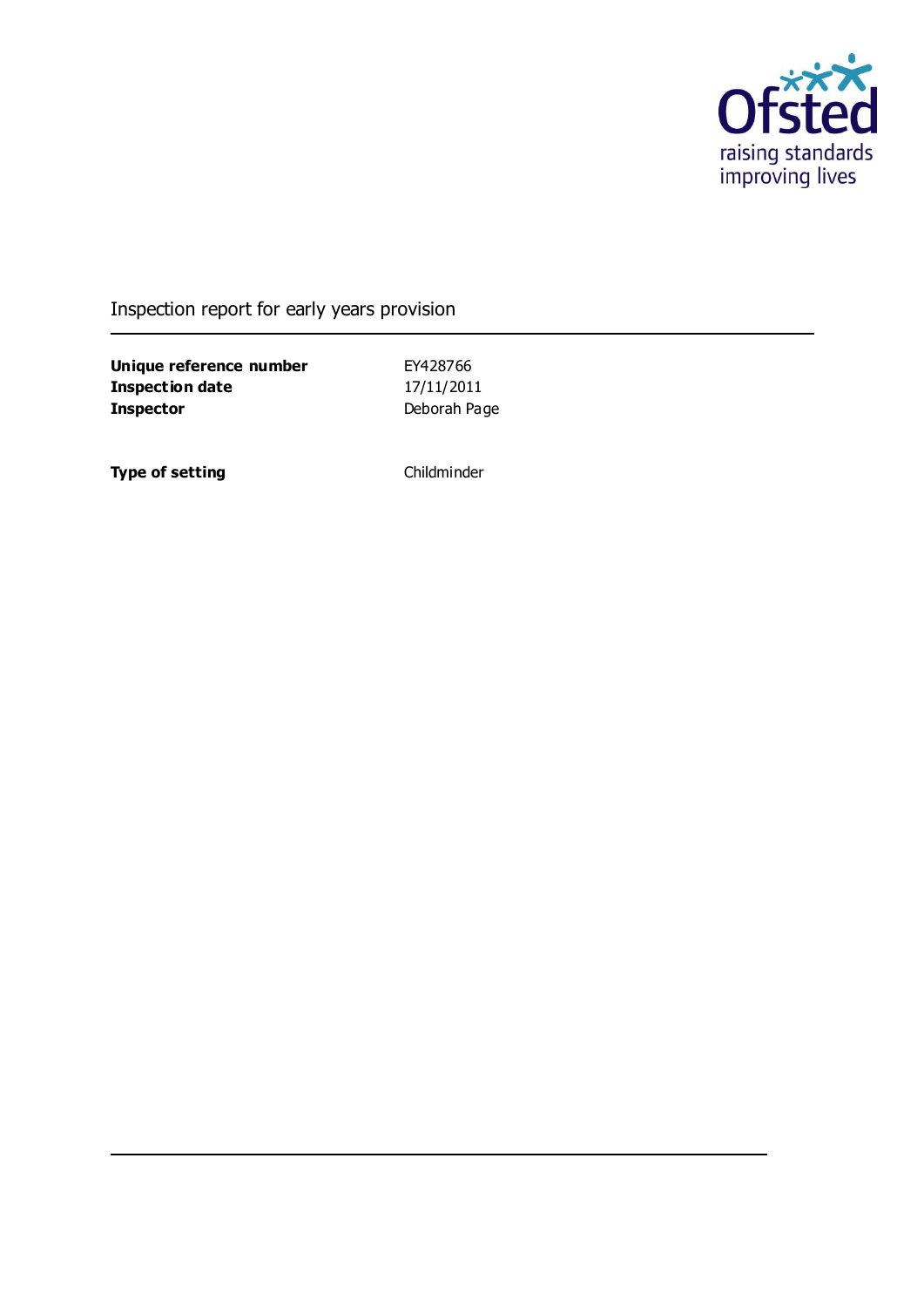The Office for Standards in Education, Children's Services and Skills (Ofsted) regulates and inspects to achieve excellence in the care of children and young people, and in education and skills for learners of all ages. It regulates and inspects childcare and children's social care, and inspects the Children and Family Court Advisory Support Service (Cafcass), schools, colleges, initial teacher training, work-based learning and skills training, adult and community learning, and education and training in prisons and other secure establishments. It assesses council children's services, and inspects services for looked after children, safeguarding and child protection.

If you would like a copy of this document in a different format, such as large print or Braille, please telephone 0300 123 1231, or email enquiries@ofsted.gov.uk.

You may copy all or parts of this document for non-commercial educational purposes, as long as you give details of the source and date of publication and do not alter the information in any way.

T: 0300 123 1231 Textphone: 0161 618 8524 E: enquiries@ofsted.gov.uk W: [www.ofsted.gov.uk](http://www.ofsted.gov.uk/)

© Crown copyright 2011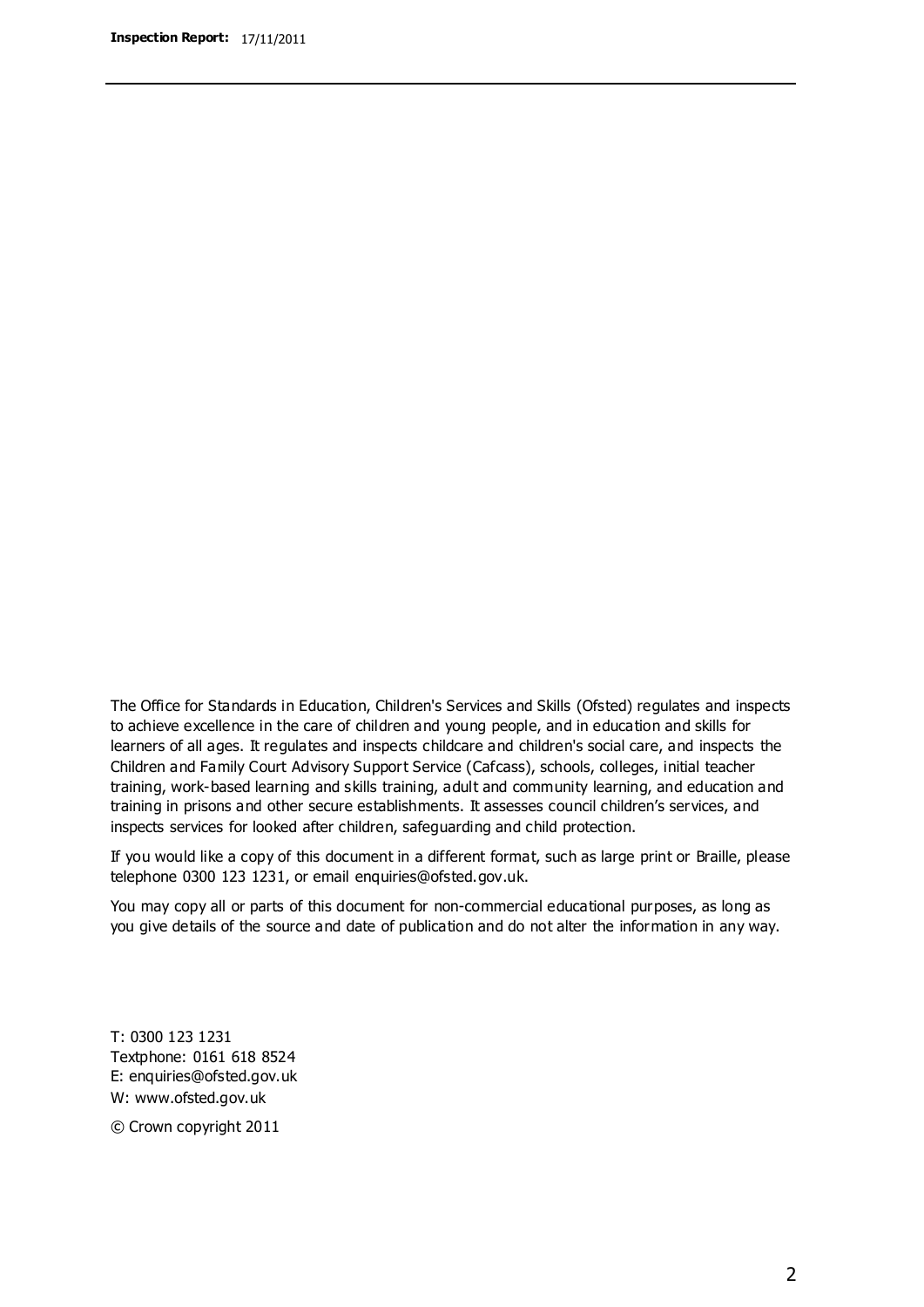## **Introduction**

This inspection was carried out by Ofsted under Sections 49 and 50 of the Childcare Act 2006 on the quality and standards of the registered early years provision. 'Early years provision' refers to provision regulated by Ofsted for children from birth to 31 August following their fifth birthday (the early years age group). The registered person must ensure that this provision complies with the statutory framework for children's learning, development and welfare, known as the *Early* Years Foundation Stage.

The provider must provide a copy of this report to all parents with children at the setting where reasonably practicable. The provider must provide a copy of the report to any other person who asks for one, but may charge a fee for this service (The Childcare (Inspection) Regulations 2008 regulations 9 and 10).

The setting also makes provision for children older than the early years age group which is registered on the voluntary and/or compulsory part(s) of the Childcare Register. This report does not include an evaluation of that provision, but a comment about compliance with the requirements of the Childcare Register is included in Annex B.

Please see our website for more information about each childcare provider. We publish inspection reports, conditions of registration and details of complaints we receive where we or the provider take action to meet the requirements of registration.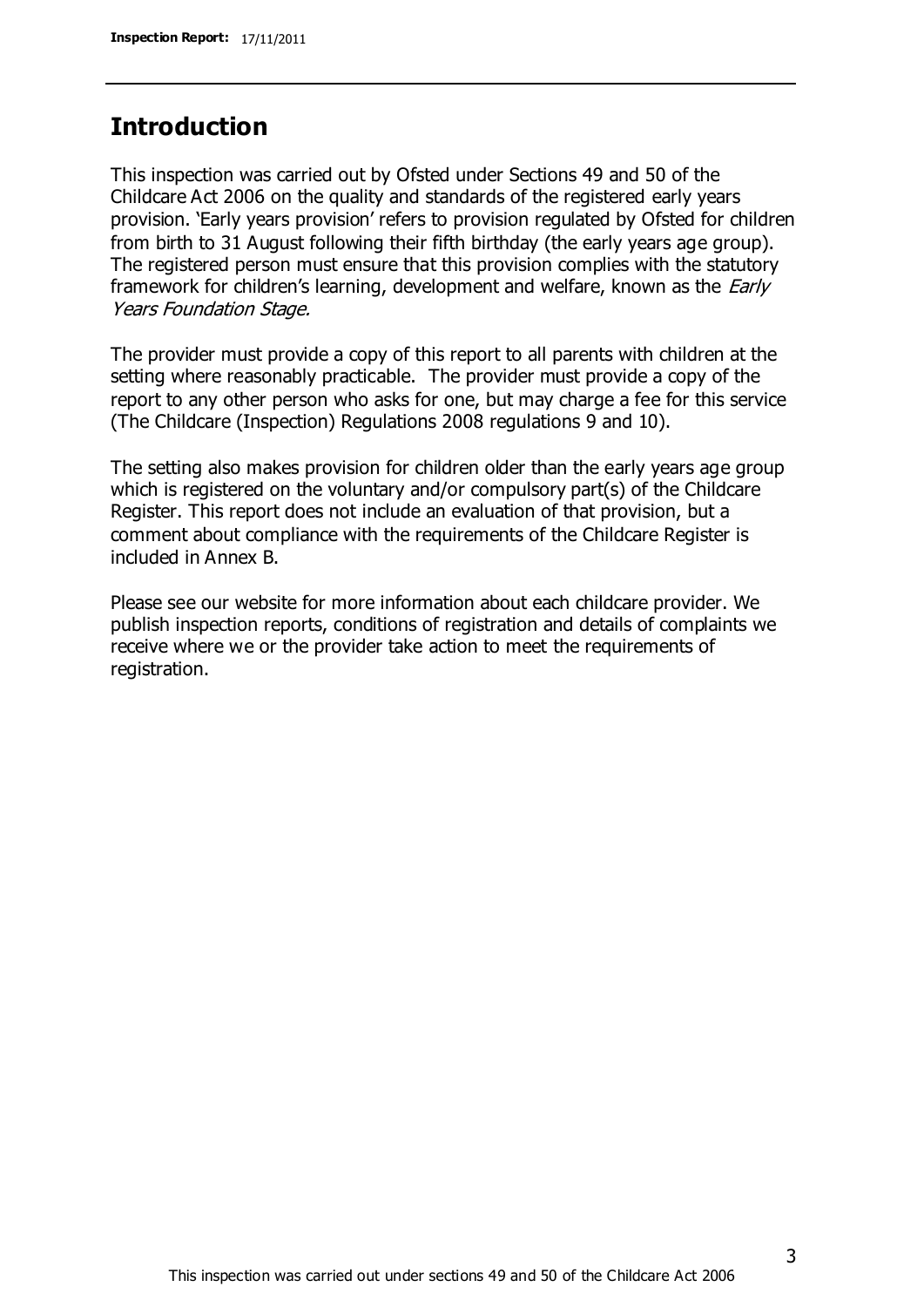## **Description of the childminding**

The childminder has been registered to care for children since 2011. She lives in Verwood with her husband and two children aged seven and five years. The ground floor only is used for childminding. There is a secure garden for outdoor play. The family has a dog. The childminder is registered on the Early Years Register and the compulsory part and voluntary part of the Childcare Register. She may care a maximum of four children at any one time; of these, two may be in the early years age group. She is currently caring for one child in the early years age group.

## **The overall effectiveness of the early years provision**

Overall the quality of the provision is good.

Children are welcomed into a brightly decorated, relaxed and caring environment where they settle well. The childminder works closely with parents to provide continuity of care and learning. Overall, children's learning and development is well supported with a good variety of activities and resources. The childminder supports children's health and safety well. She has effective systems in place for evaluating her provision showing a commitment to maintaining continuous improvement.

## **What steps need to be taken to improve provision further?**

To further improve the early years provision the registered person should:

review planning to ensure children have more time initiating their own activities and use children's interests to further support children in individual areas of learning.

## **The effectiveness of leadership and management of the early years provision**

The childminder demonstrates a good understanding of her role and responsibility regarding the safeguarding of children. She is confident in the procedures to follow if she has a concern about a child's welfare. The childminder completes detailed risk assessments of the areas used by children as well as outings to the forest, park and farm. The premises are secure and the childminder is vigilant in all activities including when people visit the house. Children are always closely supervised. Required documentation is in place and effectively contributes to children's health, safety and well-being.

The childminder has good systems to monitor and evaluate the provision, including regularly reflecting on her practice and attending training to further develop her skills. The childminder welcomes comments from parents and the local authority.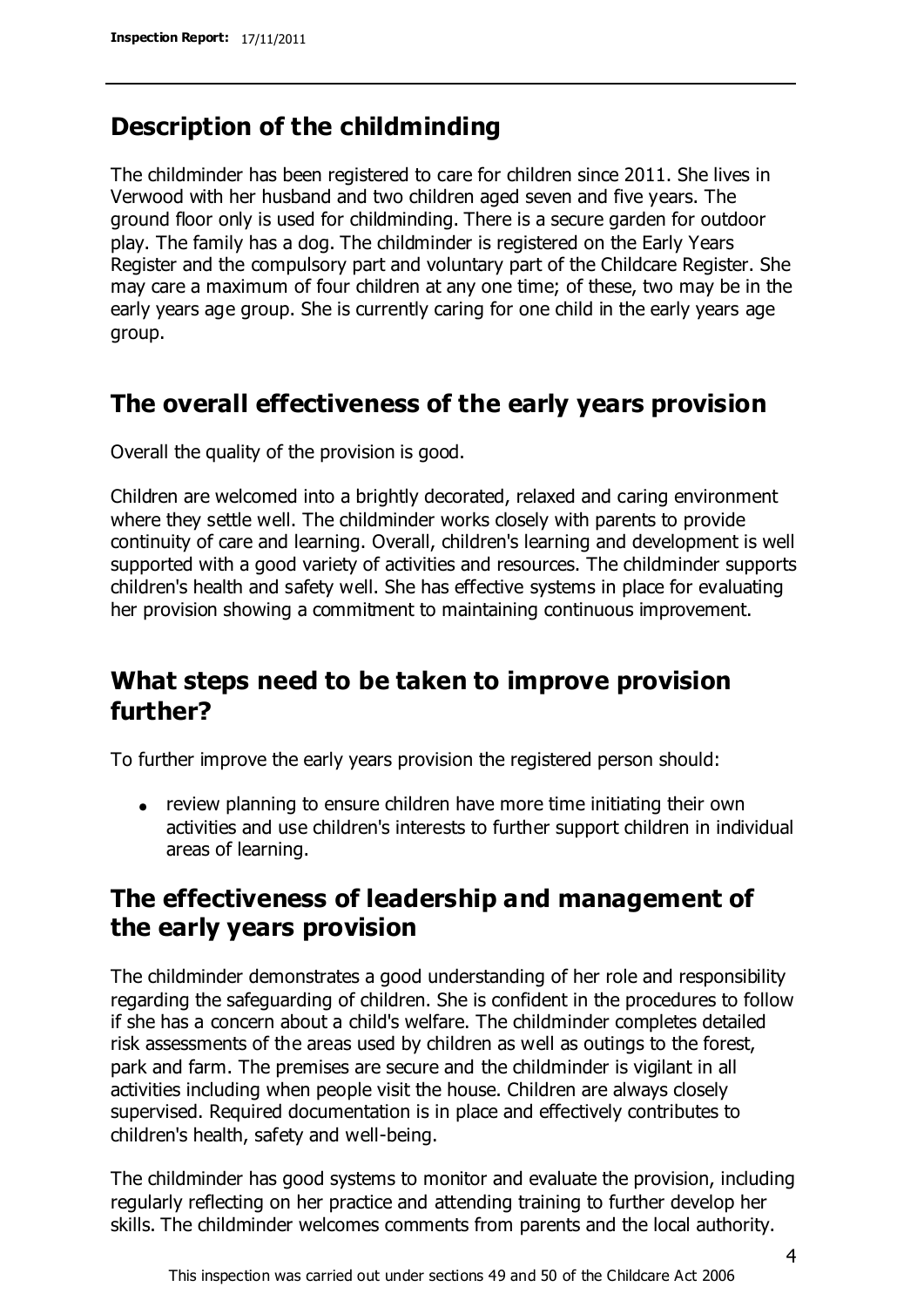Resources are easily accessible to meet the individual needs of children. These include activities linking with their current interests such as pigs. Children have regular opportunities to access the outdoor area. An excellent resources album of equipment enables children to choose toys that are not so accessible. There is a good range of resources providing positive images of different aspects of our society. For example, children talk about a toy figure sitting in a wheelchair. This supports a positive learning opportunity to increase their understanding of valuing others.

Partnerships with parents are successful ensuring the needs of all children are well met. Informative polices and procedures are shared with parents. In the main play area certificates are displayed for parents. Children's detailed learning journeys with photographs and examples of children's work are accessible to parents at any time. Parents are invited to make their own comments to support children in progressing in their learning. Children have a smooth transition from other settings into the childminder's care. This includes sharing their learning journey to provide consistency in their care and education.

## **The quality and standards of the early years provision and outcomes for children**

Children relate well with the childminder and make good progress towards the early learning goals. They are confident and happy in their activities. Children benefit from the good interaction provided by the childminder who is always close by to support them. However, this occasionally restricts the opportunities for children to explore and investigate resources and initiate their own activities. Children behave well and are happy to share and take turns at activities such as making cups of tea and sharing musical instruments. The childminder often praises children during activities and rewards them for good behaviour supporting their self esteem.

The childminder has a secure understanding of the Early Years Foundation Stage framework. She effectively uses information from other settings, parents and her own observations to fully promote children's learning. She has developed quality systems for assessment and makes good use of children's current interests at most times, for example, to plan activities such as visits to a farm. However, less consideration is given to how children's interests can be used to support them in their learning at routine activities, such as play dough.

Children enjoy playing with role play equipment, making cups of tea for the childminder who talks with them about safety issues such as how to cool the tea by blowing. The childminder encourages the children extending their play through including dolls and soft toys in a picnic. Children enjoy counting them making sure there are enough cups and saucers. This supports children's skills for the future. Children show concern when they accidently bump the dolls head cuddling them acting out familiar roles they have observed. Their language skills are supported as the childminder talks about fruit displayed on the plates. Children are attracted to the variety of musical instruments, enjoying creating music as they play the organ.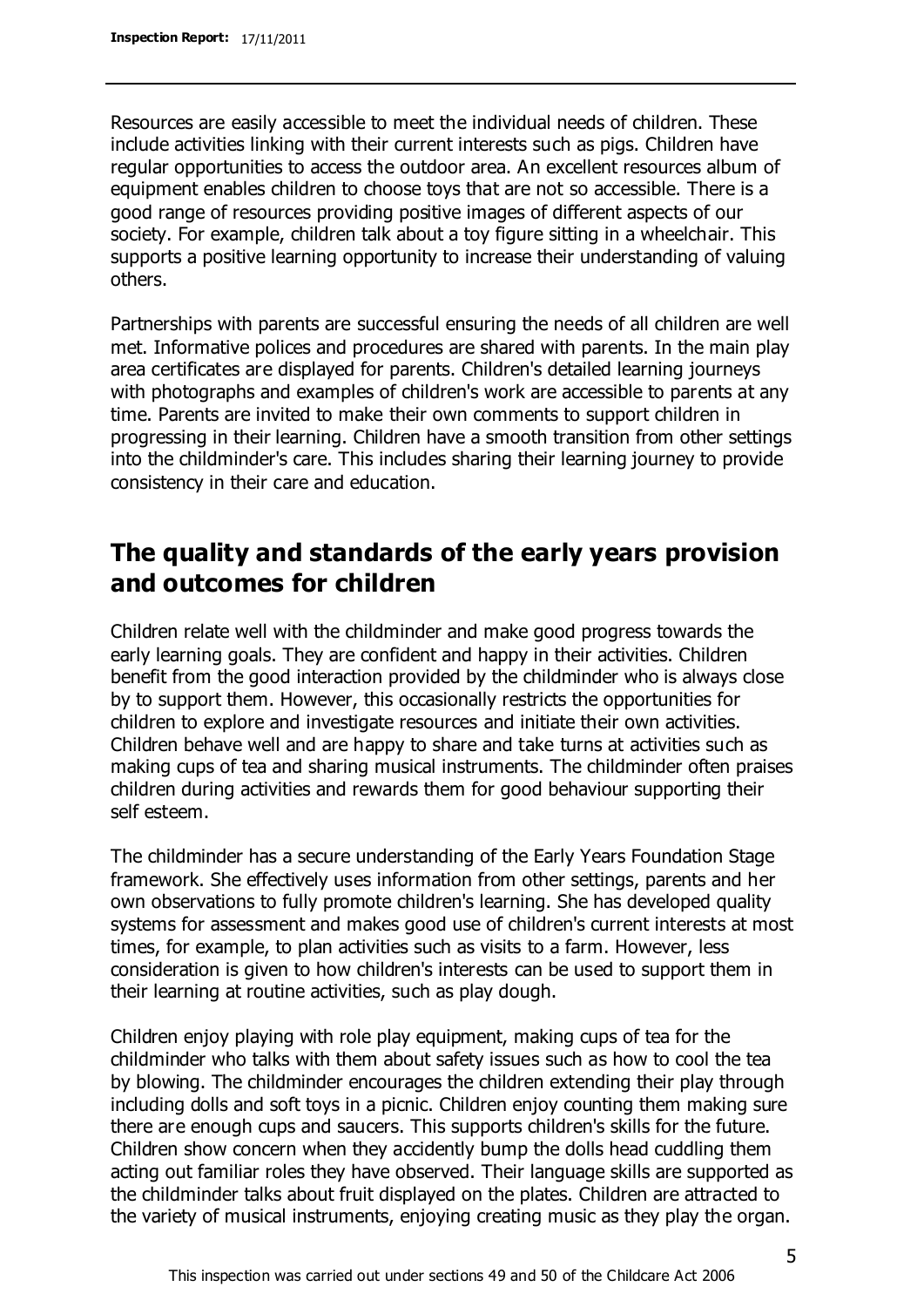They invite the childminder to join in, giving them a shaker. Children concentrate well as they listen to a story about a train and answer questions supporting their knowledge and understanding of the world. They relish the time spent in the garden playing on the trampoline, blowing bubbles and creating their own pictures exploring different coloured paints. The childminder talks to them about the colours and how they make purple, supporting their creative skills.

Children effectively learn about the importance of following a healthy lifestyle. Good hygiene practices are implemented as children regularly wash their hands thoroughly before eating and after playing outdoors. Pictures are displayed to remind children when they need to wash their hands. They ask to wash their hands after nappy changing. Children benefit from the childminder's discussions with parents about meals. There are colourful posters displaying fresh fruit and vegetables and children enjoy nutritious meals such as casserole, fish and fruit. Drinks are accessible at all times. Children are learning how to cross the road safely on outings. They know why the safety gates are in place and they are learning how to be careful with hot liquids during role play.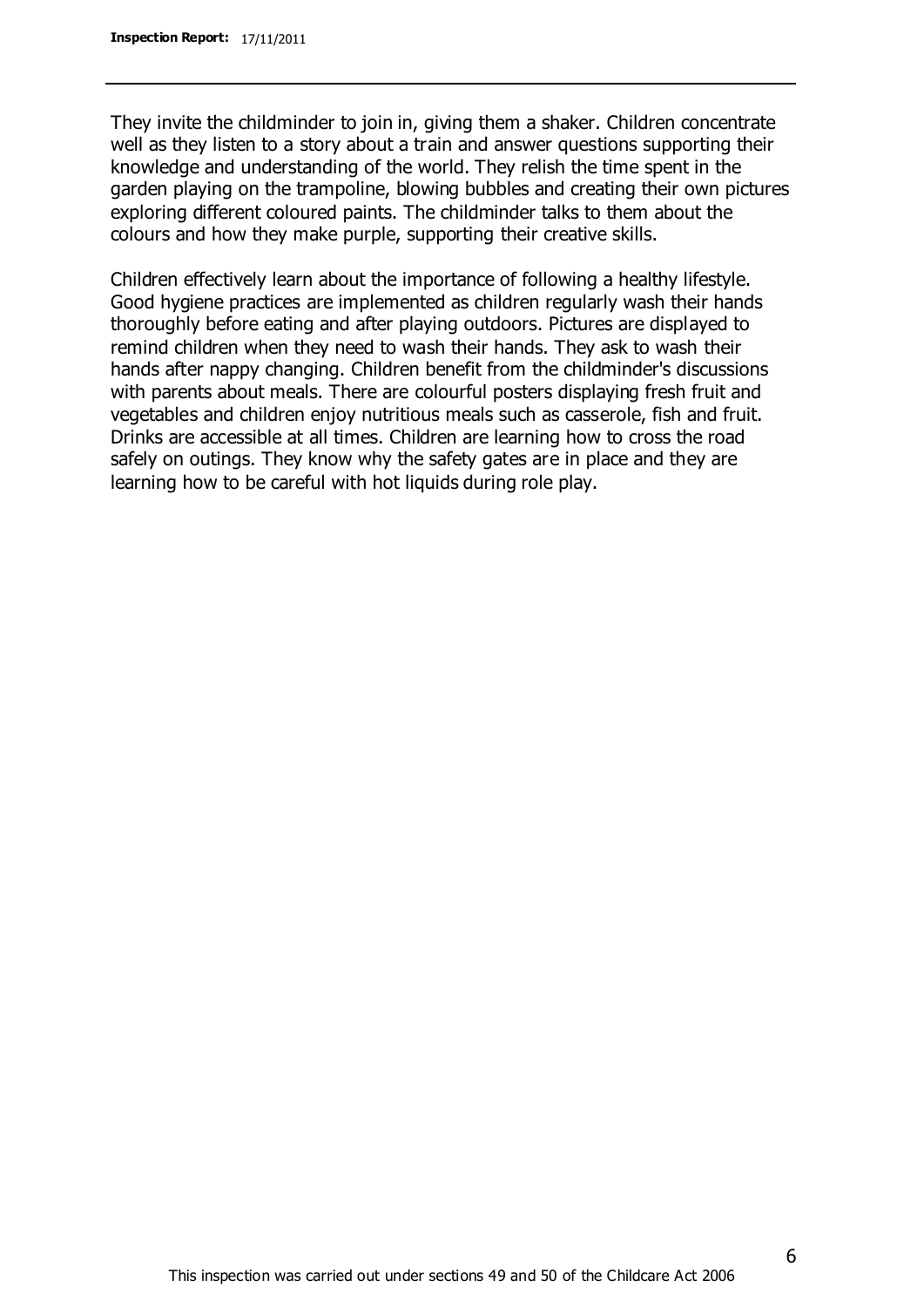## **Annex A: record of inspection judgements**

#### **The key inspection judgements and what they mean**

Grade 1 is Outstanding: this aspect of the provision is of exceptionally high quality Grade 2 is Good: this aspect of the provision is strong Grade 3 is Satisfactory: this aspect of the provision is sound Grade 4 is Inadequate: this aspect of the provision is not good enough

### **The overall effectiveness of the early years provision**

| How well does the setting meet the needs of the<br>children in the Early Years Foundation Stage? |  |
|--------------------------------------------------------------------------------------------------|--|
| The capacity of the provision to maintain continuous                                             |  |
| improvement                                                                                      |  |

### **The effectiveness of leadership and management of the early years provision**

| The effectiveness of leadership and management of the             |  |
|-------------------------------------------------------------------|--|
| <b>Early Years Foundation Stage</b>                               |  |
| The effectiveness of leadership and management in embedding       |  |
| ambition and driving improvement                                  |  |
| The effectiveness with which the setting deploys resources        |  |
| The effectiveness with which the setting promotes equality and    |  |
| diversity                                                         |  |
| The effectiveness of safeguarding                                 |  |
| The effectiveness of the setting's self-evaluation, including the |  |
| steps taken to promote improvement                                |  |
| The effectiveness of partnerships                                 |  |
| The effectiveness of the setting's engagement with parents and    |  |
| carers                                                            |  |

### **The quality of the provision in the Early Years Foundation Stage**

The quality of the provision in the Early Years Foundation Stage  $\vert$  2

### **Outcomes for children in the Early Years Foundation Stage**

| <b>Outcomes for children in the Early Years Foundation</b>    |  |
|---------------------------------------------------------------|--|
| <b>Stage</b>                                                  |  |
| The extent to which children achieve and enjoy their learning |  |
| The extent to which children feel safe                        |  |
| The extent to which children adopt healthy lifestyles         |  |
| The extent to which children make a positive contribution     |  |
| The extent to which children develop skills for the future    |  |

Any complaints about the inspection or report should be made following the procedures set out in the guidance available from Ofsted's website: www.ofsted.gov.uk